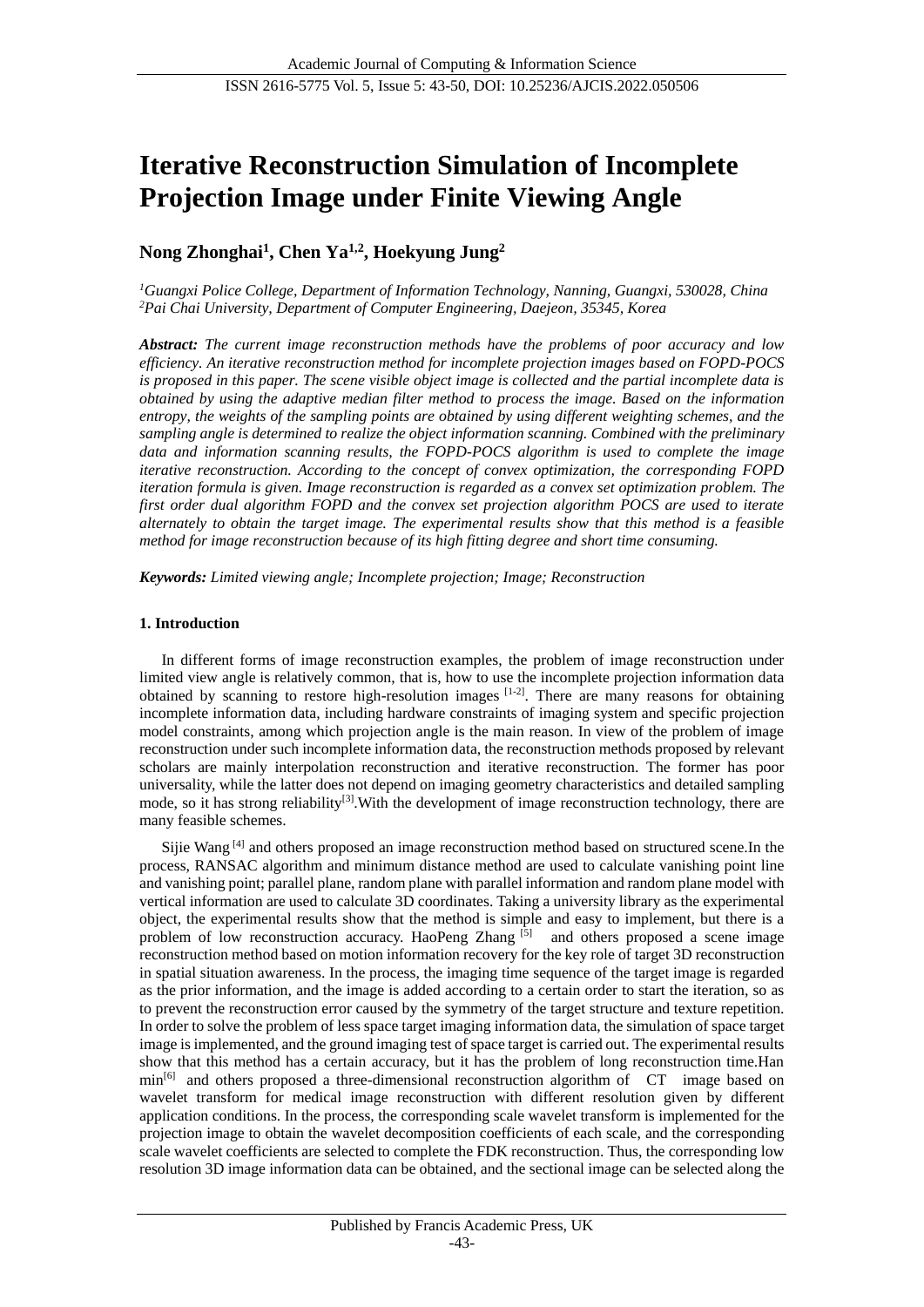radial direction according to the actual needs. At the same time, the corresponding inverse wavelet transform is carried out to obtain high-resolution 3D image information data. The experimental results show that the algorithm has good reconstruction stability, but the reconstruction accuracy is poor.

Image reconstruction is the research focus and innovation key in many fields, and the reliability of the above research results on image reconstruction needs to be improved. An iterative reconstruction method of incomplete projection image based on FOPD-POCS is proposed. The experimental results show that the method has good reconstruction effect, high fitting degree with the actual situation, and greatly reduces the time-consuming, which can effectively solve the problems in the above results.

## **2. Iterative reconstruction of incomplete projection image under limited view angle**

#### *2.1 Incomplete projection image filtering*

In order to improve the efficiency of image iterative reconstruction, field object images are collected, and the image with incomplete information is processed by median filtering algorithm.

In the process of image processing, the pre judgment operator is introduced to classify the incomplete projection image area in detail, so as to achieve the purpose of noise suppression and image detail protection, and has good noise adaptability.

Because the detection threshold has a great impact on image noise detection, it must be reasonably configured<sup>[7]</sup>. Fixed threshold can't meet the requirement of threshold selection for image noise change, so adaptive threshold is used to process the image. In order to consider the filtering speed, the amount of

calculation should not be too large in the process of determining the adaptive threshold  $(i, j)$  The adaptive median filtering threshold expression of the pixel is as follows:

$$
th(i,j) = \frac{1}{W} \left\{ \sum_{n=(W-1)/2}^{(W-1)/2} \sum_{m=(W-1)/2}^{(W-1)/2} \left[ f(i+n, j+m) - med \right] \right\}
$$
(1)

Among them,  $f(i, j)$  Representative point  $(i, j)$  Pixel value, *med* On behalf of  $(i, j)$  Is the median value of the window in the center,  $W$  Represents the window size. Set the maximum window size to  $W_{\text{max}} \times W_{\text{max}}$  The pixel value of the filter output is  $u(i, j)$ .

To sum up, the implementation process of adaptive median filtering method is as follows:

- (1) Initialization window size, setting  $W = 3$ ;
- (2) Gets the maximum value in the window  $f_{\text{max}}$ , median  $f_{\text{med}}$  And minimum  $f_{\text{min}}$ ;
- (3) The threshold value is calculated according to formula (1);

(4) Hypothesis  $f_{\text{min}} < f_{\text{med}} < f_{\text{max}}$  Go to step (5), otherwise increase the window  $zW = W + 2$ , assuming  $W < W_{\text{max}}$  Then go to step (2);

(5) Hypothesis  $|f(i, j) - med| < th(i, j)$ ,  $0 < f(i, j) < 255$  This means that the point is not a noise point and the output remains unchanged. On the contrary, if the point is noise and replaced by the median value, there will be  $u(i, j) = f_{\text{med}}$ .

According to the processed image, part of the scene object information is obtained, which lays the foundation for image iterative reconstruction. Here, the information data set obtained in 2.1 is defined as  $U_{.}$ 

#### *2.2 Information scanning*

Using limited information for image reconstruction, the most important is scanning object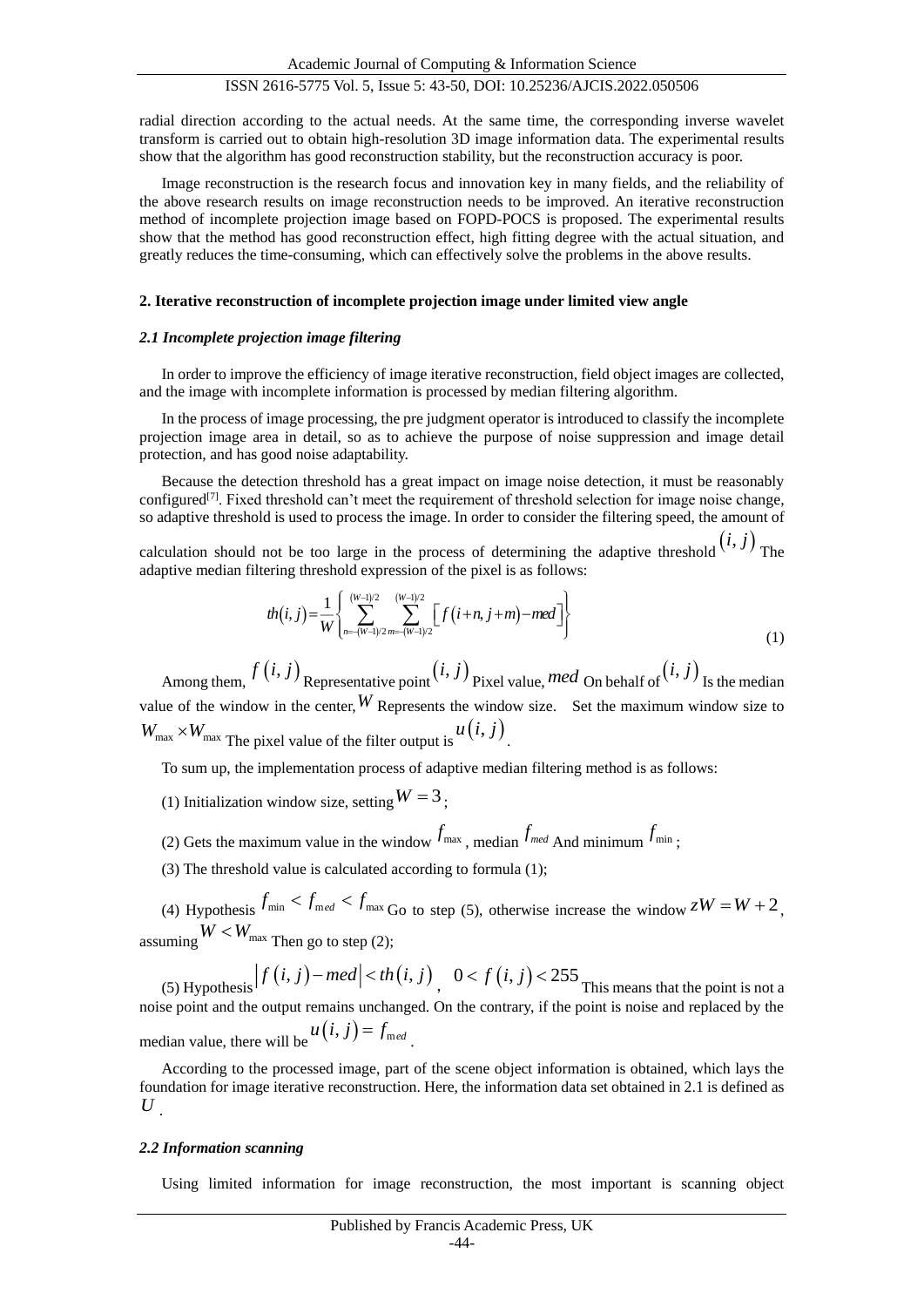Academic Journal of Computing & Information Science

# ISSN 2616-5775 Vol. 5, Issue 5: 43-50, DOI: 10.25236/AJCIS.2022.050506

information. In the reconstruction of incomplete projection image with limited view angle, it is necessary to consider how to make the incomplete projection information data bring more information under the limited sampling environment, that is, how to use the existing sampling conditions<sup>[8-9]</sup>. Based on the results of 2.1, the information entropy is used to scan the object information, and the data needed for reconstruction are obtained.

Set the radius to be 0<sup>*r<sub>n'</sub>*</sup> On the circle of,  $\beta_{n',i}$  Represents arc  $C_{n',i}C_{n',i+1}$  Center angle, and so on  $\beta_{n',2M}$  Represents arc  $C_{n',2M}C_{n',1}$  Center angle.Therefore, the following questions are  $\beta_{n',i}$  Related calculation.

When the radius is  $r_{n'}$  In the circle of, there are two sampling points  $A_{n',m'}$ ,  $B_{n',m'}$  . It is assumed that *u*<sup> $l$ </sup> The positive axis rotates counterclockwise to  $OA_{n',m'}$  The angle is  $\theta_{n',m'}$ , rotate to  $OB_{n',m'}$  The angle is  $\mathcal{P}_{n',m'}$ . Suppose the incident angle of a beam of sound wave  $\phi_0 = 0$  According to the combination model, there are:

$$
\left\{\n\begin{aligned}\n\theta_{n',m'} &= \theta_{n',0} + \phi_{m'} \\
\varphi_{n',m'} &= \phi_{n',0} + \phi_{m'}\n\end{aligned}\n\right\}\nfor 1, \cdots, N \ m = 1, \cdots, M
$$
\n(2)

Then:

$$
\theta_{n',0} = \arcsin\left(\frac{\omega_{n'}}{r_{n'}}\right) + \pi
$$
\n(3)

$$
\varphi_{n',0} = 2\pi - \theta_{n',0} \tag{4}
$$

Replace equation (4) into equation (2), and consider the angle range from 0 to  $2\pi$  Then there are:

$$
\theta_{n',m'} = \arcsin\left(\frac{\omega_{n'}}{r_{n'}}\right) + \pi + \phi_{m'} \mod(2\pi)
$$
\n
$$
\varphi_{n',m'} = -\arcsin\left(\frac{\omega_{n'}}{r_{n'}}\right) + \pi + \phi_{m'} \mod(2\pi)
$$
\n(5)

To sum up, we can get  $\beta_{n',i}$  Value.For a range of scanning angles  $\phi_{m'}$  In terms of formula (5), it is possible to obtain the  $\theta_{n',m'}$  And  $\varphi_{n',m'}$  Constitutive 2*M* Angle.According to the above calculation, these angles are arranged according to the order from large to small to get the sequence  $\alpha_{n'} = \left[\alpha_{n',1}, \alpha_{n',2}, \cdots, \alpha_{n',2M}\right]$ Then there are:

$$
\begin{cases}\n\beta_{n',i} = \theta_{n',m'} \left( \alpha_{n',i+1} - \alpha_{n',i} \right) \\
\beta_{n',2M} = \varphi_{n',m'} \left( 2\pi + \alpha_{n',1} - \alpha_{n',2M} \right)\n\end{cases}
$$
\n(6)

According to formula (6) and  $P_{n',i} = \beta_{n',i}/2\pi$  Access to the *n*' .The information entropy expression of circles is as follows

$$
H_{n'} = -\beta_{n',i} \sum_{i=1}^{2M} p_{n',i} \log_2 (p_{n',i}) + \beta_{n'',2M}
$$
\n(7)

According to the above contents, a fixed scanning angle can be obtained  $\Phi = [\phi_1, \phi_2, \cdots, \phi_M]$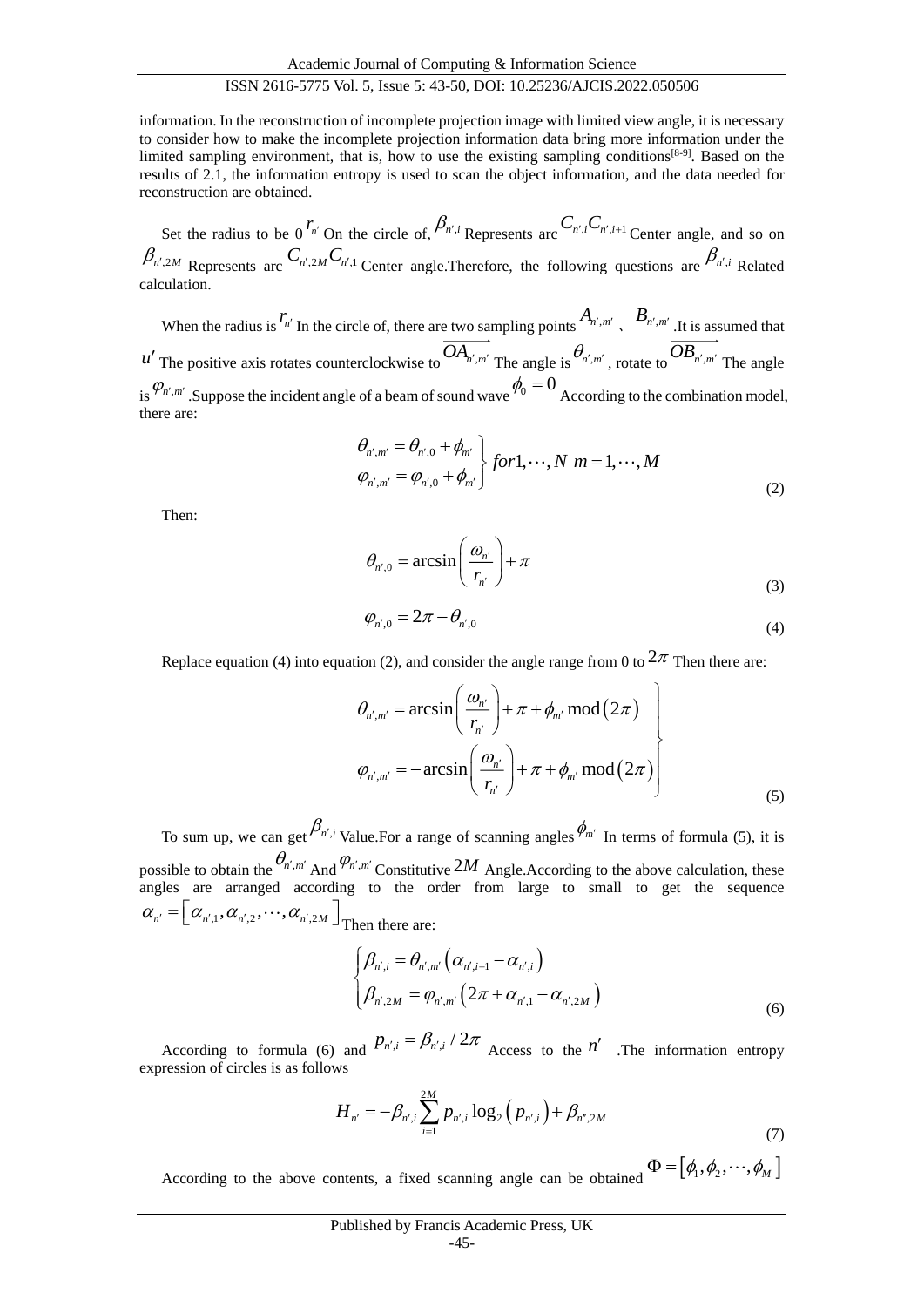Entropy on the lower circles  $H_{n'}$  because  $r_{n'}$  The size is not evenly spaced, N The distribution of sampling circles is also uneven. The closer to the center of the circle, the denser the sampling points are; the closer to the edge of the circle, the more sparse the sampling points are $[10]$ . These are the different

circles *H n* There are different weights. In view of this situation, different weighting methods are used to realize the sampling point weighting and complete the information scanning and collection of incomplete projection objects under limited view angle.

#### *2.2.1 Using uniform weighting*

In this weighting scheme, the expression of weighted vector is as follows:

$$
W_1' = \begin{bmatrix} 1, 1, \cdots, 1 \end{bmatrix}^T \tag{8}
$$

Uniform weighting does not consider the distribution of sampling points, and gives the same weight for circles with different radii.

#### *2.2.2 Highlight low frequency components*

In this scheme, there are two kinds of weighted vectors, one of which is based on different perimeter, i.e  $W'_{2,n'} = r_1 / r_n$  $T_{2,n'} = r_1 / r_n$  Then there are:

$$
w'_{2,n'} = \sqrt{\frac{N - \sqrt{N^2 - 1}}{N - \sqrt{N^2 - n'^2}}}
$$
\n(9)

The weighted vector expression is as follows:

$$
W_2' = \left[ w_{2,1}^q, w_{2,2}^q, \cdots, w_{2,N}^q \right]^T
$$
\n(10)

Where  $q > 0$ .

The other is a weighted scheme based on distribution density. Because the number of points on each circle is the same, the distribution density is inversely proportional to its area  $w'_{3,n'} = r_1^2 / (r_{n'}^2 - r_{n'-1}^2)$  $T'_{3,n'} = r_1^2 / (r_{n'}^2 - r_{n'-1}^2)$ . There are:

$$
w'_{3,n'} = H_{n'} \frac{N - \sqrt{N^2 - 1}}{\sqrt{N^2 - (n' - 1)} - \sqrt{N^2 - n'^2}}
$$
\n(11)

The weighted vector expression is as follows:

$$
W_3' = \left[ w_{3,1}^q, w_{3,2}^q, \cdots, w_{3,N}^q \right]^T
$$
\n(12)

In the scheme (2) above, the weighting method highlights the weight value of low-frequency components, and tends to make the low-frequency part, that is, the points on the small radius circle are more evenly distributed.

#### *2.2.3 Highlight high frequency components*

The scheme and scheme (2) are similar in structure, but there are two different ways, which are based on the circumference and density respectively. The following is a brief expression:

$$
w'_{4,n'} = \frac{r_{n'}}{r_N} = \sqrt{\frac{N - \sqrt{N^2 - n'^2}}{N}}
$$
\n(13)

The weighted vector is as follows: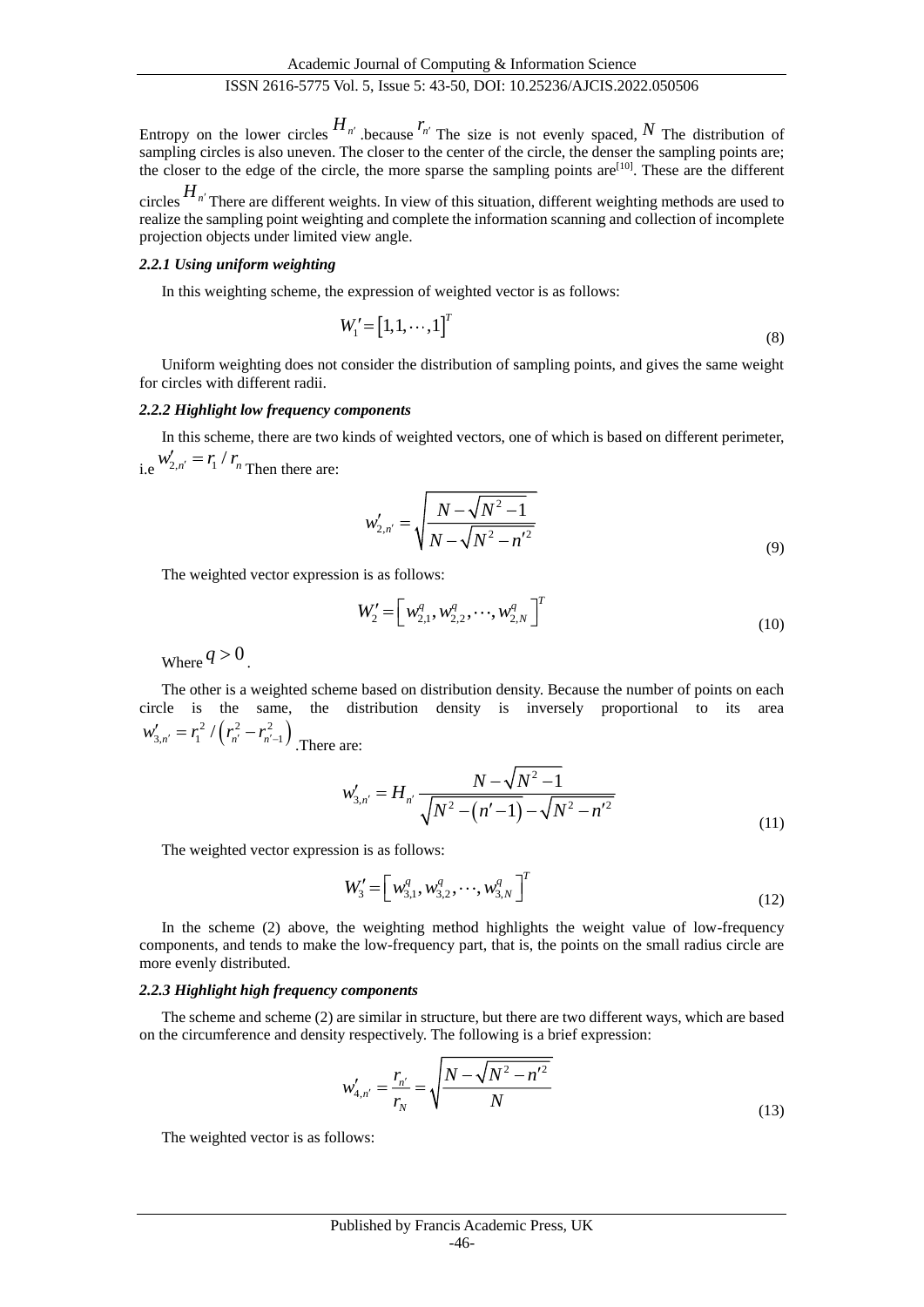$$
W_4' = \left[ w_{4,1}^q, w_{4,2}^q, \cdots, w_{4,N}^q \right]^T
$$
\n(14)

$$
w'_{5,n'} = \frac{r_{n'}^2 - r_{n'-1}^2}{r_N^2 - r_{N-1}^2} = \frac{\sqrt{N^2 - (n'-1)} - \sqrt{N^2 - n'^2}}{\sqrt{2N - 1}}
$$
(15)

The weighted vector is as follows:

$$
W'_{5} = \left[ w_{5,1}^{q}, w_{5,2}^{q}, \cdots, w_{5,N}^{q} \right]^{T}
$$
\n(16)

In scheme (3), the weight of high frequency component is more prominent, that is, the distribution of points on the circle far away from the center is more uniform.

Assuming that the number of sampling points and scanning angles is low, the scheme (2) should be selected  $W_2'$  and  $W_3'$  Get better visual effect. If more details are required, select  $W_4'$  and  $W_5'$  As a weighted scheme. If the number of sampling points and scanning angles is relatively large, it means that the low frequency part of the data distribution is relatively dense, that is, the low frequency is oversampling, which is available  $W'_4$  and  $W'_5$  A way to get more high frequency information.

Based on the above analysis, the ultimate goal is to find the best scanning angle under the fixed number of sampling points and scanning angles, so as to maximize the information entropy of the whole information scanning process. According to the above weighting scheme, the objective function can be expressed as follows:

$$
\Phi^* = \arg \max_{\Phi} \left( W_k^T H \right) \tag{17}
$$

In equation (17)  $\Phi$  yes  $M \times 1$  Scan angle vector, H representative  $N \times 1$  Is the entropy vector of the  $\Phi$  Function of,  $W'_{k}$  representative  $N \times 1$  The weighted vector of,  $k = 1, 2, 3, 4, 5$  And corresponding to formula (8), (9), (11), (13), (15).

Based on the above calculation and analysis, it can be obtained by the following steps  $H_k(\Phi) = W_k^{\prime T} H$ :

- (1) It is initialized by formula (3) and equation (4)  $\theta_0$ ;
- (2) By formula (5), we get  $\theta$  and  $\varphi$  According to the order  $\alpha$ ;
- (3) It is obtained by formula (6)  $\beta$  and P And then we get H ;
- (4) Through different weighted vectors  $W'_{k}$  obtain  $H_{k}(\Phi) = W_{k}^{T}H_{k}$ .

According to the above process, the  $\Phi$  When the number of sampling points and scanning angles are fixed, the global optimal scanning angle is obtained by genetic algorithm  $\Phi$  . Finally, the optimal solution is used  $\Phi$  The spectrum information is obtained by scanning the object, and the information data is applied to image reconstruction.

#### *2.3 Image reconstruction based on FOPD-POCS*

Based on the relevant information data of image reconstruction obtained in 2.1 and 2.2, the convex set projection iterative method POCS and the first-order dual iterative method FOPD are used to realize

the image reconstruction alternately  $f^*$  , iteration stops. The following is the detailed procedure of image reconstruction based on FOPD-POCS:

(1) Setting system parameters: for gradient operator norm  $L' = ||\nabla||$  Select the appropriate iteration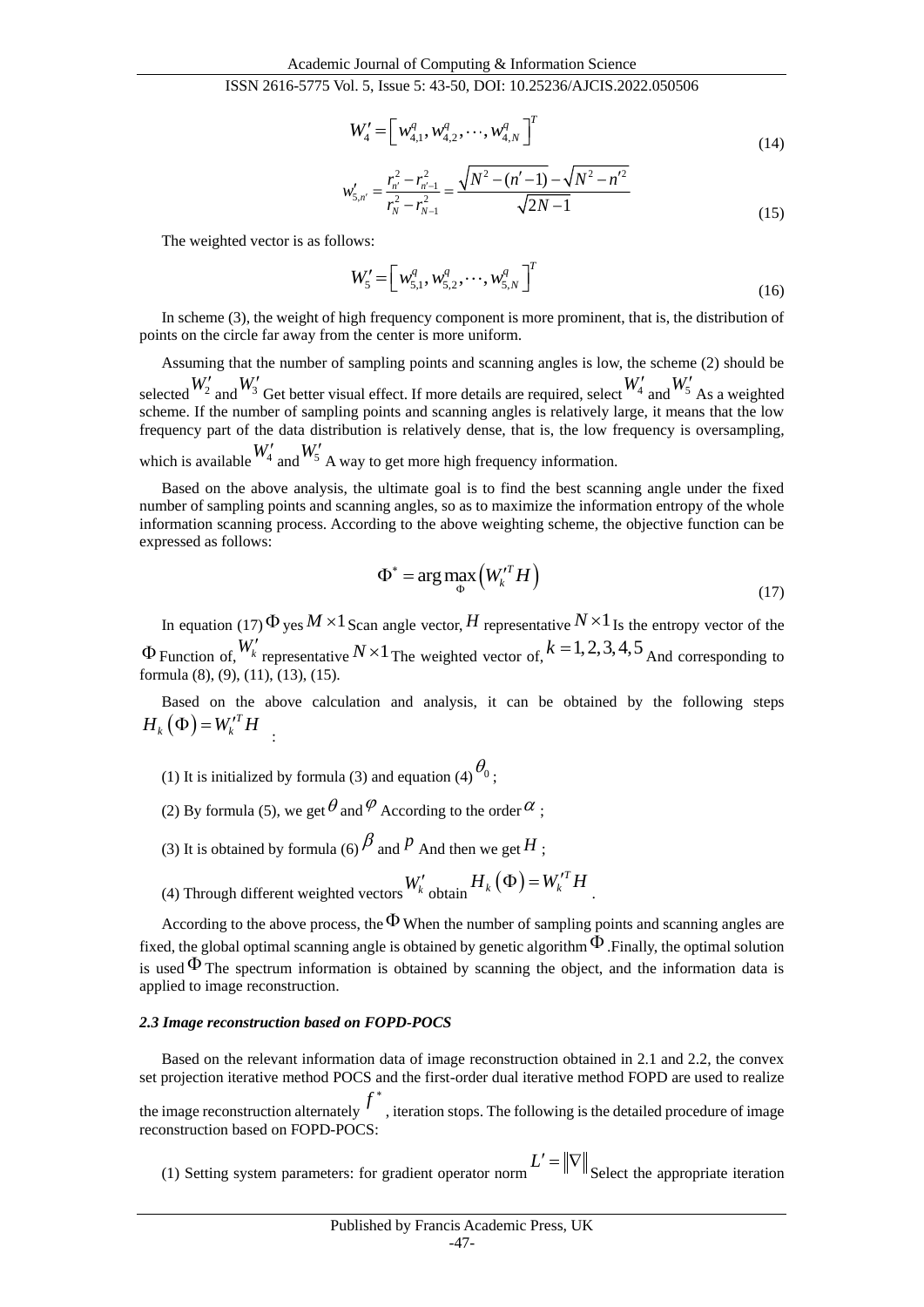step size of FOPD algorithm  $\tau \,$ ,  $\sigma$  And guarantee  $\tau \sigma L^2 < 1$ ; relaxation iteration factor  $\kappa = 1$  Objective function smoothing coefficient  $\zeta$  The number of iterations of FOPD algorithm is set to  $\mu$  The maximum number of iterations for FOPD-POCS is set to  $^{\mu_{_{l}}}$  ;

- (2) Initialization phase: initial iterative image arbitrary vector  $g^{0},$
- (3) POCS projection:

1) Combined with the above information, the art algorithm is used for data consistency constrained projection

$$
g^{w} = g^{w-1} + \frac{\zeta}{\left\| M_{i} \right\|^{2}} g^{w-1} \cdot \Phi \cdot U
$$
\n(18)

2) Corresponding projection with nonnegative constraint:

$$
g_{j,POCS}^{\mathrm{w}} = \max\left\{g_j^{\mathrm{w}}, 0\right\} \cdot \Phi \cdot U \tag{19}
$$

(4) To sum up, No<sup>W</sup> The iterative process of fopd algorithm corresponding to the second FOPD-POCS iteration is as follows:

1) Initialization iterations  $\mu = 0$  FOPD algorithm initializes iterative image  $f^0 = g^0_{POCS}$  Initial gradient vector:

$$
y_0 = \begin{bmatrix} \nabla^1 f^0 \\ \nabla^2 f^0 \end{bmatrix} \tag{20}
$$

2) Assumed number of iterations  $\mu < \mu_t$  The image vector is updated iteratively  $f^{\mu+1}$ , image gradient vector value 1 *y* And relax image vector values  $\overline{f}^{\mu+1}$  The iteration expression is as follows:

$$
y_{u',v'}^{\mu+1} = \left[ \max \left( 1, \left| y_{u',v'}^{\mu} + \sigma \nabla \overline{f}_{u',v'}^{\mu} \right| \right) \right]^{-1} \left( y_{u',v'}^{\mu} + \sigma \nabla \overline{f}_{u',v'}^{\mu} \right) \tag{21}
$$

$$
f_{u',v'}^{\mu+1} = \left(f_{u',v'}^{\mu} + \tau y_{u',v'}^{\mu+1}\right)
$$
\n(22)

$$
\overline{f}^{\mu+1} = f^{\mu+1} + \left(f^{\mu+1} - f^{\mu}\right)
$$
\n(23)

(5) When the W times update to after iterations  $f^w = f^{\mu}$ ,  $g^w = f^{\mu}$ ,  $w = w + 1$ ;

(6) If the number of iterations  $W \leq W_t$  Repeat steps (3), (4) and (5). According to FOPD algorithm and POCS algorithm exchange iteration, the reconstructed target image is obtained  $f^*$ .

#### **3. Experimental results and analysis**

In order to verify the effectiveness of fopd-pocs based iterative reconstruction method for incomplete projection images under limited view angle, a simulation experiment was carried out.The experimental platform is matlab. During the experiment, 100 256 \* 256 color images are used as experimental objects.The accuracy and time of reconstruction were measured.

The fitting degree between the image reconstruction results and the actual situation is an effective index to verify the reconstruction method. The higher the value is, the better the reconstruction method is, and vice versa. It can be seen from Figure 1 that the reconstruction results of literature  $^{[4]}$  and literature [6] have low fitting degree and poor reliability. The results of the fopd-pocs based iterative reconstruction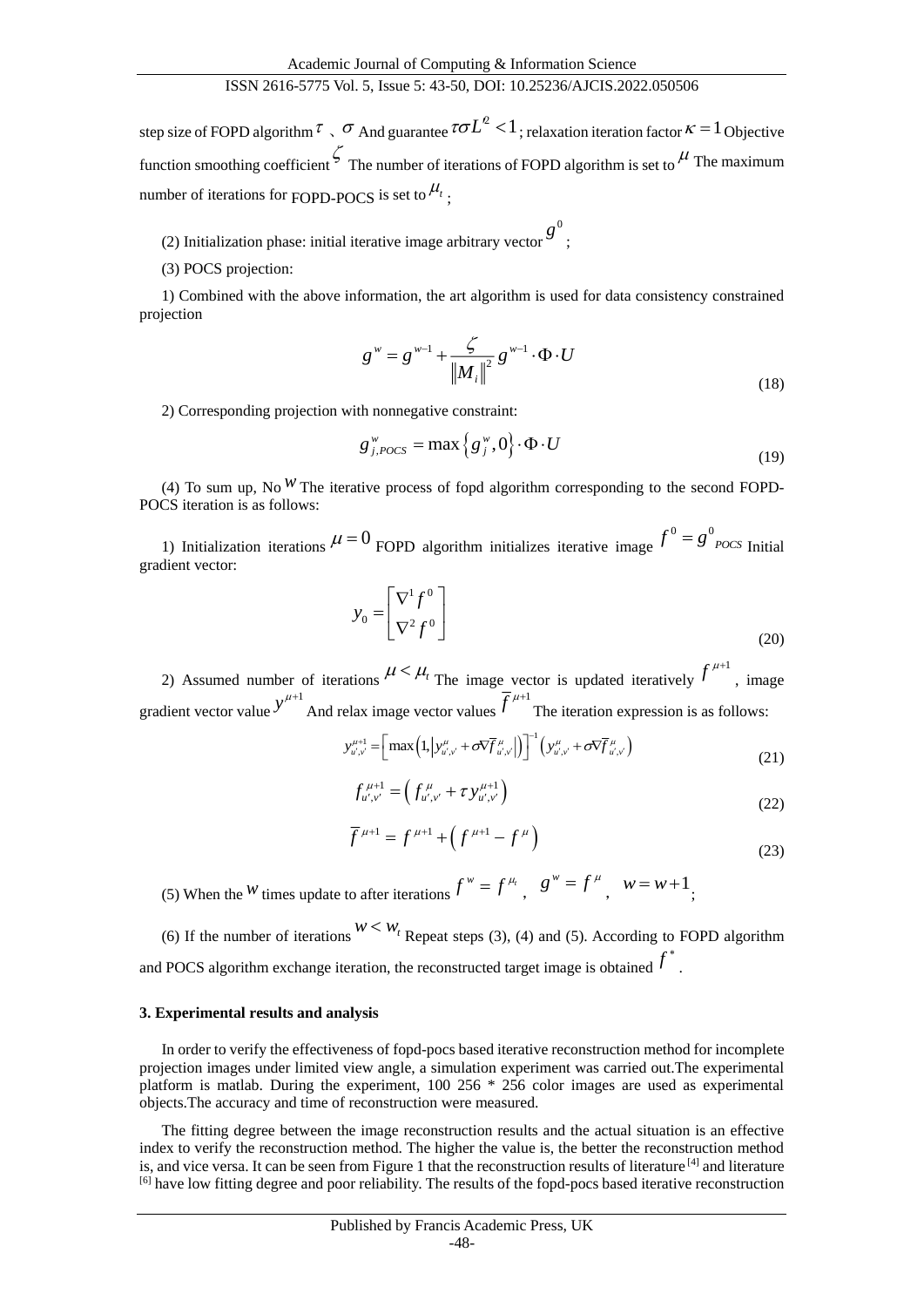method for incomplete projection images under limited view angles are more than 90% on average, which indicates that the proposed method has strong robustness. Considering the reality of incomplete projection image reconstruction under limited view angle, it is necessary to pay attention to how to make the incomplete projection information data bring more information under the limited sampling environment. The information entropy theory is introduced to determine the best scanning angle and complete the image information scanning, which improves the accuracy of image reconstruction. The FOPD algorithm and POCS algorithm are used to exchange iterations until the target image is obtained, which further improves the image reconstruction accuracy.



**Reconstruction Accuracy Comparison** 

*Figure 1: Comparison of image reconstruction accuracy of different research results* Reference [5] and reconstruction time-consuming comparison chart base



*Figure 2: Comparison of image reconstruction time of different research results*

It can be seen from Figure 2 that the reconstruction time of incomplete projection image iterative reconstruction method based on FOPD-POCS can be controlled under 0.3 h, which is more stable and real-time than the research results in literature<sup>[5]</sup>. Before the acquisition of image information and